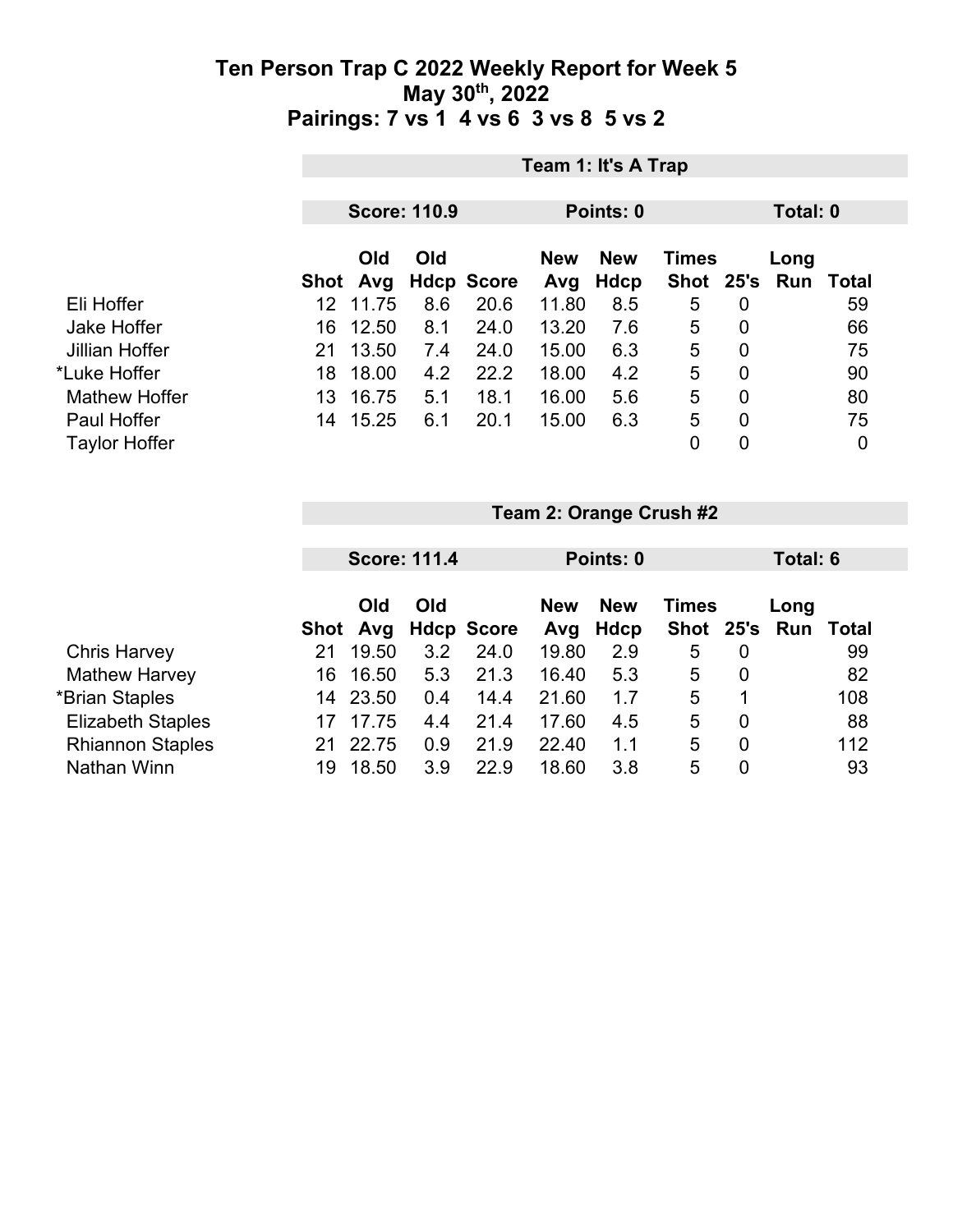|                       | <b>Team 3: Hot Shots</b> |                     |     |                           |              |             |                    |                |          |              |  |
|-----------------------|--------------------------|---------------------|-----|---------------------------|--------------|-------------|--------------------|----------------|----------|--------------|--|
|                       |                          | <b>Score: 117.9</b> |     |                           | Points: 2    |             |                    |                | Total: 7 |              |  |
|                       |                          | Old                 | Old |                           | <b>New</b>   | <b>New</b>  | <b>Times</b>       |                | Long     |              |  |
| <b>Bryan Newstrom</b> | 21                       | Shot Avg<br>21.25   | 1.9 | <b>Hdcp Score</b><br>22.9 | Avg<br>21.20 | Hdcp<br>2.0 | Shot 25's Run<br>5 | $\overline{0}$ |          | Total<br>106 |  |
| Jon Newstrom          | 18                       | 19.25               | 3.3 | 21.3                      | 19.00        | 3.5         | 5                  | $\mathbf 0$    |          | 95           |  |
| *Gary Newtsrom        | 18                       | 20.75               | 2.3 | 20.3                      | 20.20        | 2.7         | 5                  | $\mathbf 0$    |          | 101          |  |
| <b>Mike Parker</b>    |                          | 17.25               | 4.7 |                           | 17.25        | 4.7         | $\overline{4}$     | $\overline{0}$ |          | 69           |  |
| <b>Steve Roland</b>   | 21                       | 16.50               | 5.3 | 24.0                      | 17.40        | 4.6         | 5                  | $\overline{0}$ |          | 87           |  |
| <b>Zach Smithers</b>  |                          | 22 22.50            | 1.1 | 23.1                      | 22.40        | 1.1         | 5                  | $\overline{0}$ |          | 112          |  |
| Roger Specht          |                          | 22 21.25            | 1.9 | 23.9                      | 21.40        | 1.8         | 5                  | $\overline{0}$ |          | 107          |  |
| Mike Whitney          | 20                       | 18.25               | 4.0 | 24.0                      | 18.60        | 3.8         | 5                  | 0              |          | 93           |  |

#### **Team 4: Blind Shooters**

|                      | <b>Score: 120.0</b> |       |     | Points: 2         |            |            |              | Total: 7       |      |       |
|----------------------|---------------------|-------|-----|-------------------|------------|------------|--------------|----------------|------|-------|
|                      |                     | Old   | Old |                   | <b>New</b> | <b>New</b> | <b>Times</b> |                | Long |       |
|                      | Shot                | Avg   |     | <b>Hdcp Score</b> | Avg        | Hdcp       | <b>Shot</b>  | 25's           | Run  | Total |
| Mark Brenny          | 21                  | 18.75 | 3.7 | 24.0              | 19.20      | 3.4        | 5            | 0              |      | 96    |
| <b>Steve Bystrom</b> | 15                  | 16.00 | 5.6 | 20.6              | 15.80      | 5.7        | 5            | 0              |      | 79    |
| <b>Rob Delmont</b>   | 23                  | 19.00 | 3.5 | 24.0              | 19.80      | 2.9        | 5            | $\overline{0}$ |      | 99    |
| <b>Steve Delmont</b> | 16                  | 16.00 | 5.6 | 21.6              | 16.00      | 5.6        | 5            | 0              |      | 80    |
| Eric Dusbabek        | 24                  | 22.75 | 0.9 | 24.0              | 23.00      | 0.7        | 5            | 1              |      | 115   |
| <b>Mike Dusbabek</b> | 21                  | 22.00 | 1.4 | 22.4              | 21.80      | 1.5        | 5            | $\overline{0}$ |      | 109   |
| Larry Hovland        | 23                  | 18.00 | 4.2 | 24.0              | 19.00      | 3.5        | 5            | $\overline{0}$ |      | 95    |
| Paul Pechan          | 19                  | 20.75 | 2.3 | 21.3              | 20.40      | 2.5        | 5            | $\overline{0}$ |      | 102   |
| <b>Chris Swenson</b> | 18                  | 22.25 | 1.2 | 19.2              | 21.40      | 1.8        | 5            | $\overline{0}$ |      | 107   |
| *Ben West            | 19                  | 16.25 | 5.4 | 24.0              | 16.80      | 5.0        | 5            | $\overline{0}$ |      | 84    |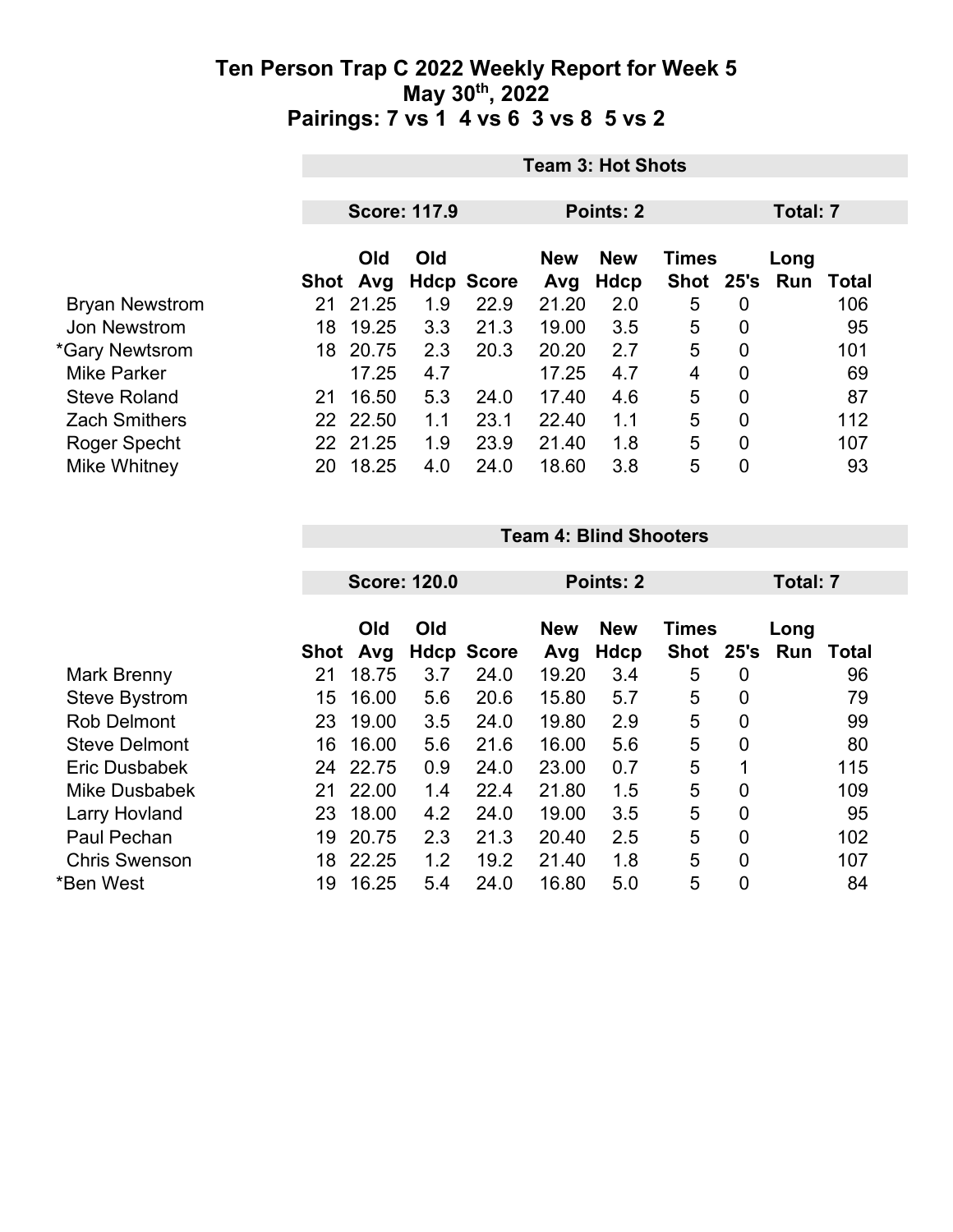|                         |                                  | <b>Team 5: Giga Chads</b>                    |     |                   |            |            |              |                |      |                  |  |
|-------------------------|----------------------------------|----------------------------------------------|-----|-------------------|------------|------------|--------------|----------------|------|------------------|--|
|                         |                                  | <b>Score: 113.2</b><br>Points: 2<br>Total: 6 |     |                   |            |            |              |                |      |                  |  |
|                         |                                  |                                              |     |                   |            |            |              |                |      |                  |  |
|                         |                                  | Old                                          | Old |                   | <b>New</b> | <b>New</b> | <b>Times</b> |                | Long |                  |  |
|                         |                                  | Shot Avg                                     |     | <b>Hdcp Score</b> | Avg        | Hdcp       | Shot 25's    |                |      | <b>Run Total</b> |  |
| <b>Daniel Claessens</b> | 15                               | 17.25                                        | 4.7 | 19.7              | 16.80      | 5.0        | 5            | $\mathbf 0$    |      | 84               |  |
| *Lucas Hemling          |                                  | 22 18.75                                     | 3.7 | 24.0              | 19.40      | 3.2        | 5            | $\mathbf 0$    |      | 97               |  |
| Luke Kolstead           |                                  | 25 24.50                                     | 0.0 | 25.0              | 24.60      | 0.0        | 5            | 3              | 50   | 123              |  |
| Jeremy Mangen           | 14                               | 14.75                                        | 6.5 | 20.5              | 14.60      | 6.6        | 5            | $\mathbf 0$    |      | 73               |  |
| Luke Peikert            |                                  | 22 19.50                                     | 3.2 | 24.0              | 20.00      | 2.8        | 5            | $\overline{0}$ |      | 100              |  |
|                         |                                  |                                              |     |                   |            |            |              |                |      |                  |  |
|                         | <b>Team 6: Cheating Bastards</b> |                                              |     |                   |            |            |              |                |      |                  |  |

|                     | <b>Score: 114.6</b> |                 |      | Points: 0         |                   |                    |                           | Total: 4       |             |       |
|---------------------|---------------------|-----------------|------|-------------------|-------------------|--------------------|---------------------------|----------------|-------------|-------|
|                     |                     | Old<br>Shot Avg | Old  | <b>Hdcp Score</b> | <b>New</b><br>Avg | <b>New</b><br>Hdcp | <b>Times</b><br>Shot 25's |                | Long<br>Run | Total |
| Joseph Hugill       | 23.                 | 20.00           | 2.8  | 24.0              | 20.60             | 2.4                | 5                         | 0              |             | 103   |
| Ken Hugill          | 20.                 | 20.25           | 2.6  | 22.6              | 20.20             | 2.7                | 5                         | $\overline{0}$ |             | 101   |
| Ashley Lehman       | 14                  | 8.67            | 10.7 | 24.0              | 10.00             | 9.8                | 4                         | $\mathbf 0$    |             | 40    |
| Justin Lehman       | 15                  | 14.75           | 6.5  | 21.5              | 14.80             | 6.4                | 5                         | $\overline{0}$ |             | 74    |
| <b>Art Newton</b>   | 10                  | 17.00           | 4.9  | 14.9              | 15.60             | 5.9                | 5                         | $\overline{0}$ |             | 78    |
| David Newton        | 20.                 | 20.50           | 2.5  | 22.5              | 20.40             | 2.5                | 5                         | $\overline{0}$ |             | 102   |
| <b>Kelly Newton</b> | 10                  | 11.25           | 8.9  | 18.9              | 11.00             | 9.1                | 5                         | 0              |             | 55    |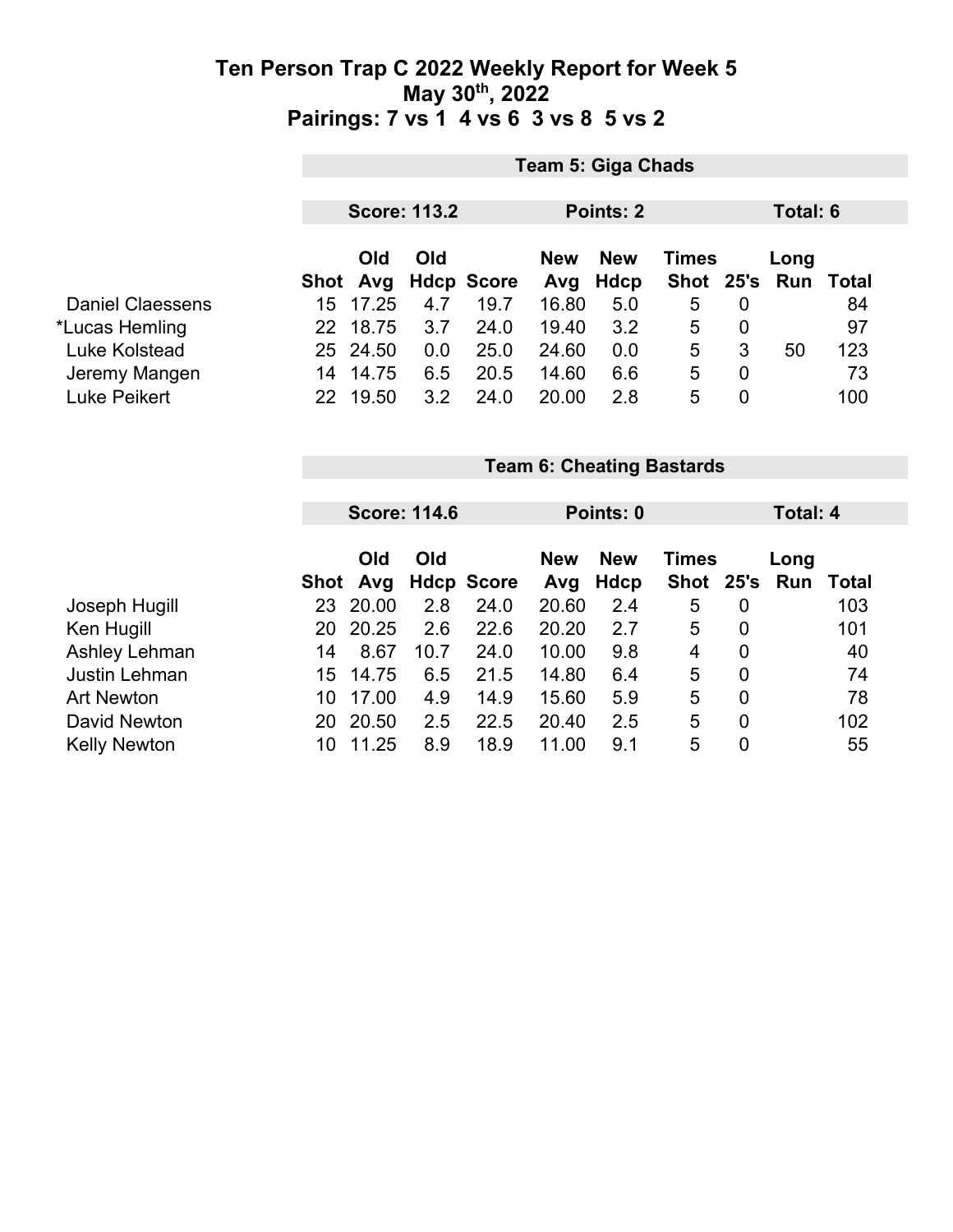|                       |                    | Team 7: Up in Smoke |                   |                        |                           |                             |                 |                             |              |
|-----------------------|--------------------|---------------------|-------------------|------------------------|---------------------------|-----------------------------|-----------------|-----------------------------|--------------|
|                       |                    | <b>Score: 115.9</b> |                   |                        | Points: 2                 |                             |                 | Total: 8                    |              |
|                       | Old<br>Shot Avg    | Old                 | <b>Hdcp Score</b> | <b>New</b><br>Avg      | <b>New</b><br><b>Hdcp</b> | <b>Times</b><br>Shot 25's   |                 | Long<br>Run                 | <b>Total</b> |
| *Andre Audette        | 22 20.50           | 2.5                 | 24.0              | 20.80                  | 2.2                       | 5                           | 1               |                             | 104          |
| <b>Grant Audette</b>  | 14.75              | 6.5                 |                   | 14.75                  | 6.5                       | 4                           | 0               |                             | 59           |
| <b>Isaac Audette</b>  | 19.67<br>20        | 3.0                 | 23.0              | 19.75                  | 3.0                       | 4                           | 0               |                             | 79           |
| <b>Bill Bruggeman</b> | 22.75<br>20        | 0.9                 | 20.9              | 22.20                  | 1.3                       | 5                           | 0               |                             | 111          |
| D Bruggeman           | 24 20.00           | 2.8                 | 24.0              | 20.80                  | 2.2                       | 5                           | $\mathbf 0$     |                             | 104          |
| J Bruggeman           | 22 21.00           | 2.1                 | 24.0              | 21.20                  | 2.0                       | 5                           | 0               |                             | 106          |
| Zack Zack             | 18.00              | 4.2                 |                   | 18.00                  | 4.2                       | 3                           | $\overline{0}$  |                             | 54           |
|                       |                    |                     |                   | Team 8: League average |                           |                             |                 |                             |              |
|                       |                    | <b>Score: 114.8</b> |                   |                        | Points: 0                 |                             | <b>Total: 2</b> |                             |              |
|                       | Old<br>Avg<br>Shot | Old                 | <b>Hdcp Score</b> | <b>New</b><br>Avg      | <b>New</b><br>Hdcp        | <b>Times</b><br>$\mathbf 0$ | $\mathbf 0$     | Long<br>Shot 25's Run Total | 0            |

Super Shooters: Luke Kolstead 50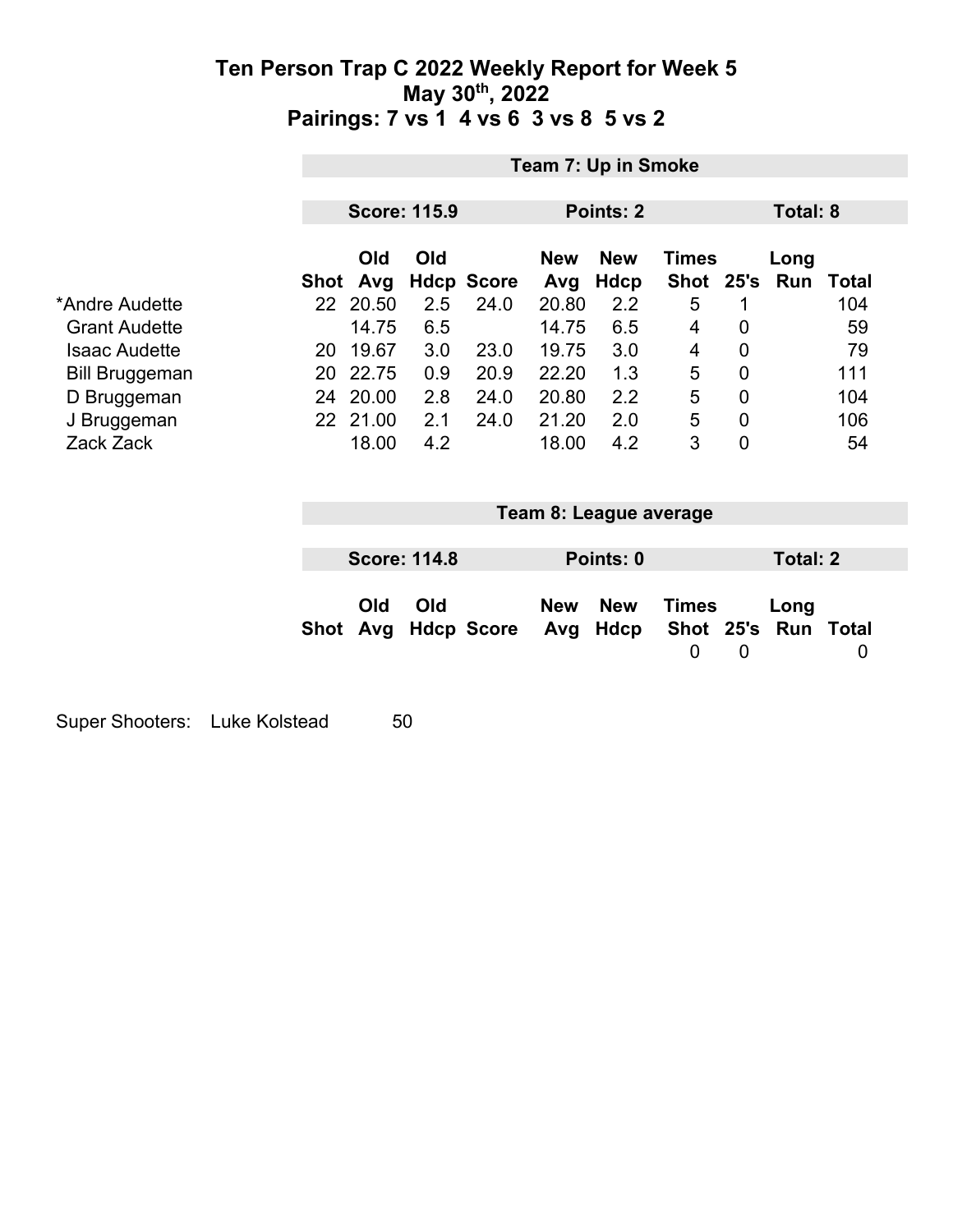### **Ten Person Trap C 22 Team Standings through week 5**

| Team 7 | <b>Up in Smoke</b>       | 8.0 |
|--------|--------------------------|-----|
| Team 4 | <b>Blind Shooters</b>    | 7.0 |
| Team 3 | <b>Hot Shots</b>         | 7.0 |
| Team 5 | Giga Chads               | 6.0 |
| Team 2 | <b>Orange Crush #2</b>   | 6.0 |
| Team 6 | <b>Cheating Bastards</b> | 4.0 |
| Team 8 | League average           | 2.0 |
| Team 1 | It's A Trap              | 0.0 |
|        |                          |     |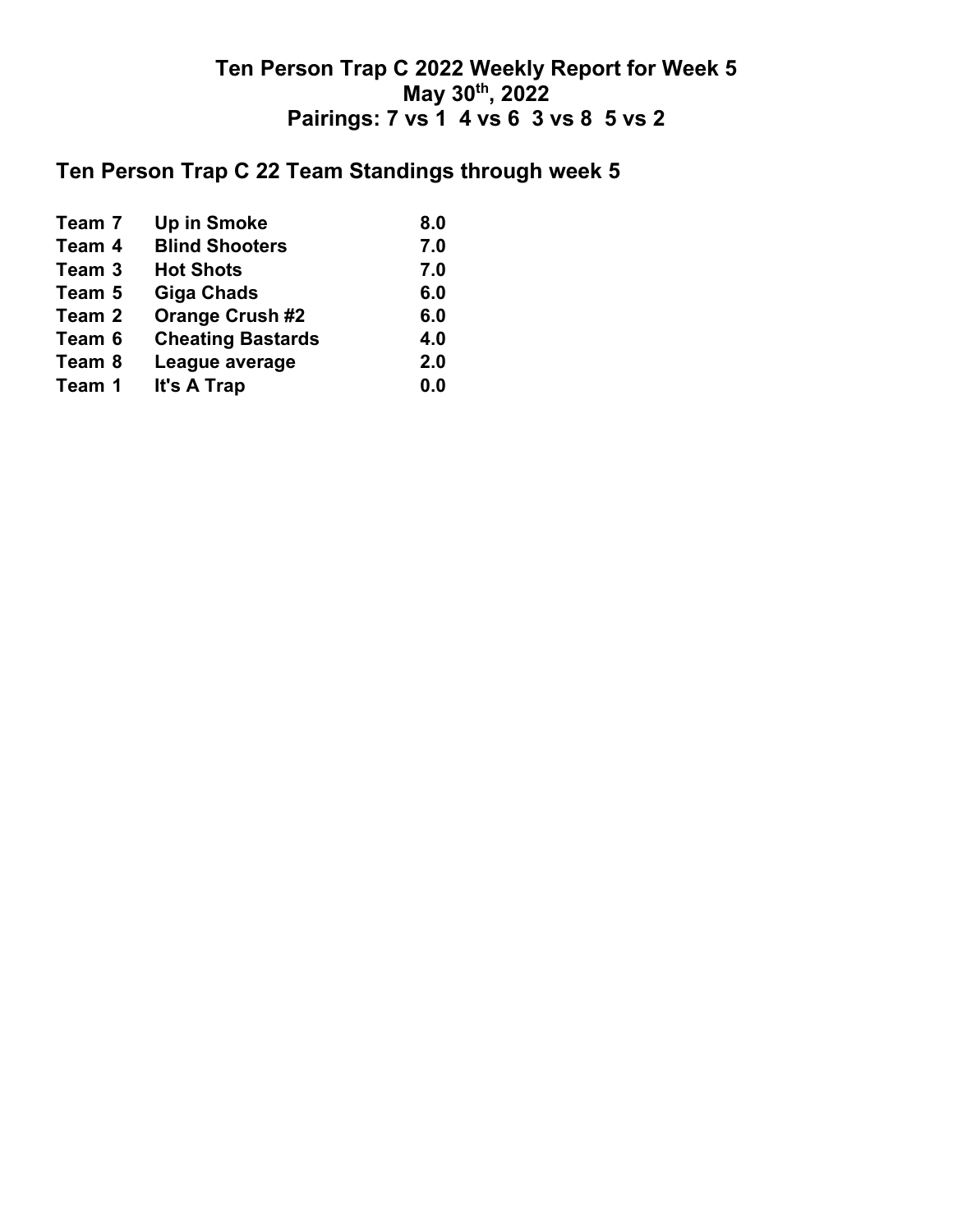# **Ten Person Trap C 2022 Total Target Leaders**

## **Through Week 5**

| Shooter                  | Total | Avg   |   | <b>Rounds Straights Team</b> |                          |
|--------------------------|-------|-------|---|------------------------------|--------------------------|
| <b>Luke Kolstead</b>     | 123   | 24.60 | 5 | 3                            | Giga Chads               |
| <b>Eric Dusbabek</b>     | 115   | 23.00 | 5 | $\mathbf{1}$                 | <b>Blind Shooters</b>    |
| <b>Rhiannon Staples</b>  | 112   | 22.40 | 5 | 0                            | Orange Crush #2          |
| <b>Zach Smithers</b>     | 112   | 22.40 | 5 | 0                            | <b>Hot Shots</b>         |
| <b>Bill Bruggeman</b>    | 111   | 22.20 | 5 | 0                            | Up in Smoke              |
| <b>Mike Dusbabek</b>     | 109   | 21.80 | 5 | 0                            | <b>Blind Shooters</b>    |
| <b>Brian Staples</b>     | 108   | 21.60 | 5 | 1                            | Orange Crush #2          |
| Roger Specht             | 107   | 21.40 | 5 | 0                            | <b>Hot Shots</b>         |
| <b>Chris Swenson</b>     | 107   | 21.40 | 5 | 0                            | <b>Blind Shooters</b>    |
| <b>Bryan Newstrom</b>    | 106   | 21.20 | 5 | 0                            | <b>Hot Shots</b>         |
| J Bruggeman              | 106   | 21.20 | 5 | $\mathbf 0$                  | Up in Smoke              |
| <b>Andre Audette</b>     | 104   | 20.80 | 5 | 1                            | Up in Smoke              |
| D Bruggeman              | 104   | 20.80 | 5 | 0                            | Up in Smoke              |
| Joseph Hugill            | 103   | 20.60 | 5 | $\mathbf 0$                  | <b>Cheating Bastards</b> |
| Paul Pechan              | 102   | 20.40 | 5 | $\mathbf 0$                  | <b>Blind Shooters</b>    |
| <b>David Newton</b>      | 102   | 20.40 | 5 | $\mathbf 0$                  | <b>Cheating Bastards</b> |
| <b>Gary Newtsrom</b>     | 101   | 20.20 | 5 | $\mathbf 0$                  | <b>Hot Shots</b>         |
| Ken Hugill               | 101   | 20.20 | 5 | 0                            | <b>Cheating Bastards</b> |
| <b>Luke Peikert</b>      | 100   | 20.00 | 5 | $\mathbf 0$                  | Giga Chads               |
| <b>Rob Delmont</b>       | 99    | 19.80 | 5 | $\mathbf 0$                  | <b>Blind Shooters</b>    |
| <b>Chris Harvey</b>      | 99    | 19.80 | 5 | 0                            | Orange Crush #2          |
| Lucas Hemling            | 97    | 19.40 | 5 | $\mathbf 0$                  | Giga Chads               |
| <b>Mark Brenny</b>       | 96    | 19.20 | 5 | $\mathbf 0$                  | <b>Blind Shooters</b>    |
| Larry Hovland            | 95    | 19.00 | 5 | 0                            | <b>Blind Shooters</b>    |
| <b>Jon Newstrom</b>      | 95    | 19.00 | 5 | 0                            | <b>Hot Shots</b>         |
| Nathan Winn              | 93    | 18.60 | 5 | 0                            | Orange Crush #2          |
| <b>Mike Whitney</b>      | 93    | 18.60 | 5 | 0                            | <b>Hot Shots</b>         |
| Luke Hoffer              | 90    | 18.00 | 5 | 0                            | It's A Trap              |
| <b>Elizabeth Staples</b> | 88    | 17.60 | 5 | $\mathbf 0$                  | Orange Crush #2          |
| <b>Steve Roland</b>      | 87    | 17.40 | 5 | 0                            | <b>Hot Shots</b>         |
| <b>Daniel Claessens</b>  | 84    | 16.80 | 5 | 0                            | Giga Chads               |
| <b>Ben West</b>          | 84    | 16.80 | 5 | 0                            | <b>Blind Shooters</b>    |
| <b>Mathew Harvey</b>     | 82    | 16.40 | 5 | 0                            | Orange Crush #2          |
| <b>Mathew Hoffer</b>     | 80    | 16.00 | 5 | 0                            | It's A Trap              |
| <b>Steve Delmont</b>     | 80    | 16.00 | 5 | 0                            | <b>Blind Shooters</b>    |
| <b>Isaac Audette</b>     | 79    | 19.75 | 4 | 0                            | Up in Smoke              |
| <b>Steve Bystrom</b>     | 79    | 15.80 | 5 | 0                            | <b>Blind Shooters</b>    |